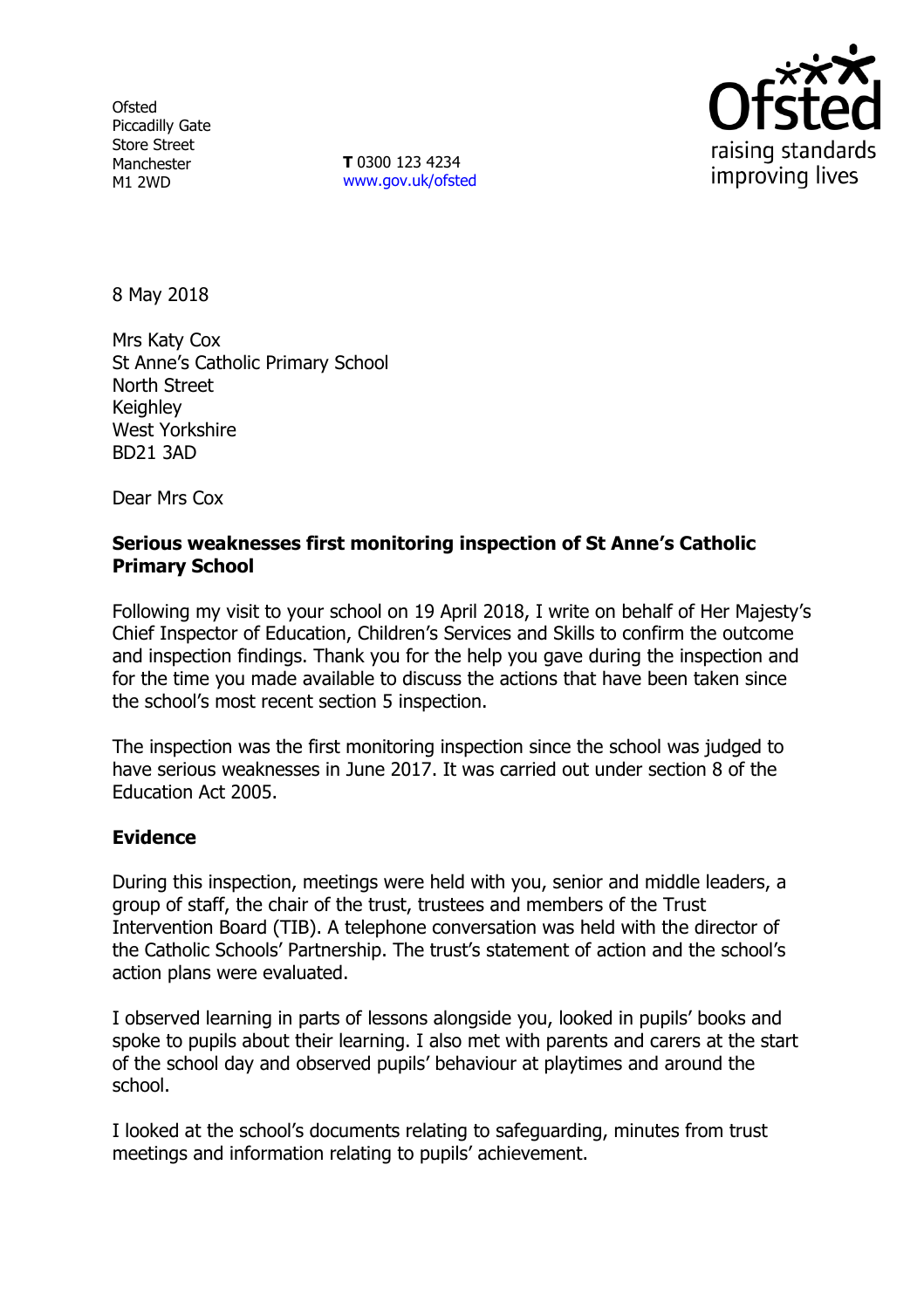

# **Context**

Following the inspection, the substantive headteacher was, and remains, absent from the school. The trust acted swiftly to strengthen the leadership of the school by appointing an interim executive headteacher. In taking this action, they also secured the support of a partner school. In addition, the local governing body was replaced with the TIB, which now fulfils all legal governing body responsibilities. The deputy headteacher and assistant headteacher are due to retire by the end of this school year. Of the 12 teachers in place at the time of the inspection, only six are currently teaching in the school. You are in the process of reorganising the staffing structure of the school for the forthcoming school year. This is in addition to recruiting several new members of staff.

# **The quality of leadership and management at the school**

Since your appointment, you have been relentless in your drive to rapidly improve the school. Your unwavering positivity permeates the ethos of the school. You have a clear and honest understanding of the work that still needs to be done to improve the overall effectiveness of the school. Staff feel valued and supported and are dedicated to providing the best possible education for the pupils. As a result, despite the school's position, staff morale is high.

You have acted with suitable urgency to strengthen the school's safeguarding procedures. This has ensured that the school is compliant with legal requirements. The result is a growing culture where safeguarding is given the highest priority. All staff have accessed appropriate training and staff are now aware of their responsibilities in keeping children safe. A named safeguarding trustee is now in place, who carries out regular and thorough checks of policy and practice in the school. There have been two external audits of the school's safeguarding procedures, to ensure that they are fit for purpose. School leaders have tackled the audit recommendations promptly. As a result, the weaknesses in practice identified at the inspection have been remedied effectively. You recognise that further work remains to ensure that the culture of safeguarding is embedded and all staff members remain vigilant in their role in keeping pupils safe. The parents I spoke to during the visit have noticed the critical improvements in safeguarding practices and have faith in the ability of leaders to keep their children safe at school. This was also the case when I talked to pupils, who said that they felt safe and enjoyed school.

Immediately after the inspection, the trust took decisive action to remove the governing body and install a TIB. All members of the TIB have been appointed according to the skills and expertise they bring to their role. They understand the important role they play in supporting and challenging the school's leaders to bring about the rapid improvements needed. They acknowledge the gravity of the school's position and have established a detailed programme of monitoring so that they can check the work of the school and hold leaders to account effectively. You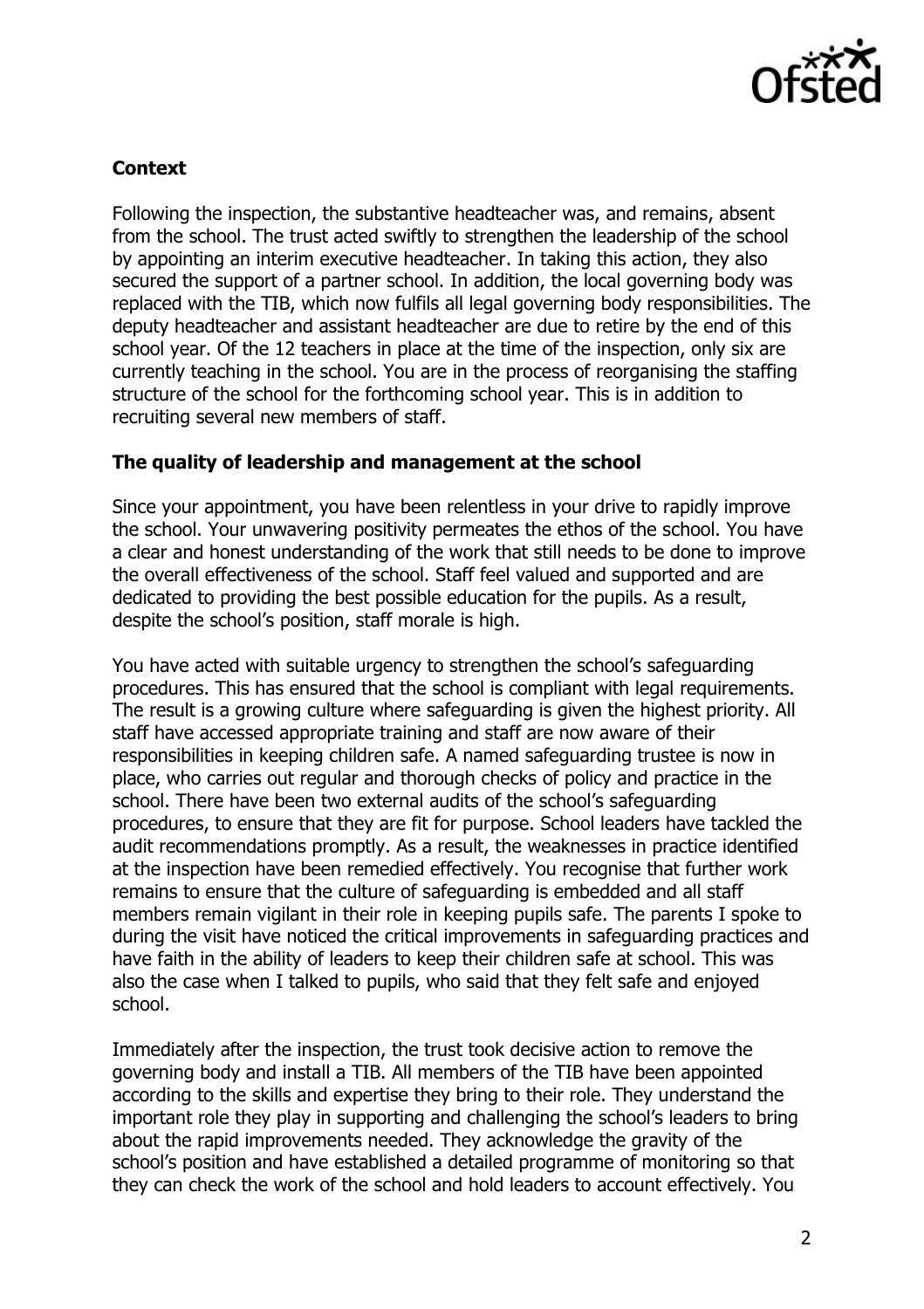

have worked closely with the TIB to recognise the full extent of the aspects of the school's work which need urgent improvement. You and the trustees are all fully aware of the enormity of the journey ahead. The trustees are reflective of their own performance and have prioritised the most important aspects of their work successfully. For example, a 'link director' has been appointed from the trust, whose role involves challenging the TIB and checking that it fulfils its responsibilities. Given the comprehensive review of governance and the significant level of recruitment into the TIB, leaders felt that an external review of governance was unnecessary.

You have established a team of middle leaders who have been supported by specialist leaders in education and external consultants. Due to this support, middle leaders have a growing understanding of their roles and responsibilities. They are enthusiastic and keen to develop their skills in leading their subjects. However, they remain at the early stages of development, and are yet to effect improvements in pupils' outcomes. Their action plans are not tightly focused on improving pupils' outcomes and, as such, their evaluations are superficial. You are fully aware that there is further work to do before middle leaders are effective in their roles. This is not the case in early years, where leadership is stronger. The early years' leader has identified priorities for improvement accurately and taken action to improve both provision and children's outcomes. While this is heartening, due to the number of teaching staff who are either new to the school or on temporary arrangements, the leadership of several subjects is still to be established.

An external review of the school's use of pupil premium funding has been undertaken. Following the review, leaders have now ensured that systems are in place to track additional spending and the resultant impact it has on improving pupils' achievement. Leaders are employing a number of strategies to enable disadvantaged pupils to overcome any potential barriers to their learning. However, it is too early for leaders to evaluate the impact of their approach on improving pupils' progress. Likewise, leaders have outlined how they will spend the primary physical education and sports funding, but are not currently analysing the impact of their efforts in this area.

Since the inspection, there has been considerable staffing turbulence. A high number of temporary staff are currently employed at the school due to the unavoidable staffing changes at all levels. This has made it very difficult for leaders to establish the improvements in teaching, learning and assessment they desire. Leaders have detailed plans in place to create a staffing structure which is fit for purpose and provides stability. Teachers and teaching assistants have benefited greatly from working alongside colleagues from the partner school. This has raised teachers' expectations of what pupils can and will achieve. Changes in assessment procedures are enabling staff to measure pupils' progress with greater accuracy. However, leaders are fully aware that these improvements are in their infancy and that there remains much variability in teaching. The impact teaching assistants have on pupils' learning is equally inconsistent. As a result, pupils' progress remains variable.